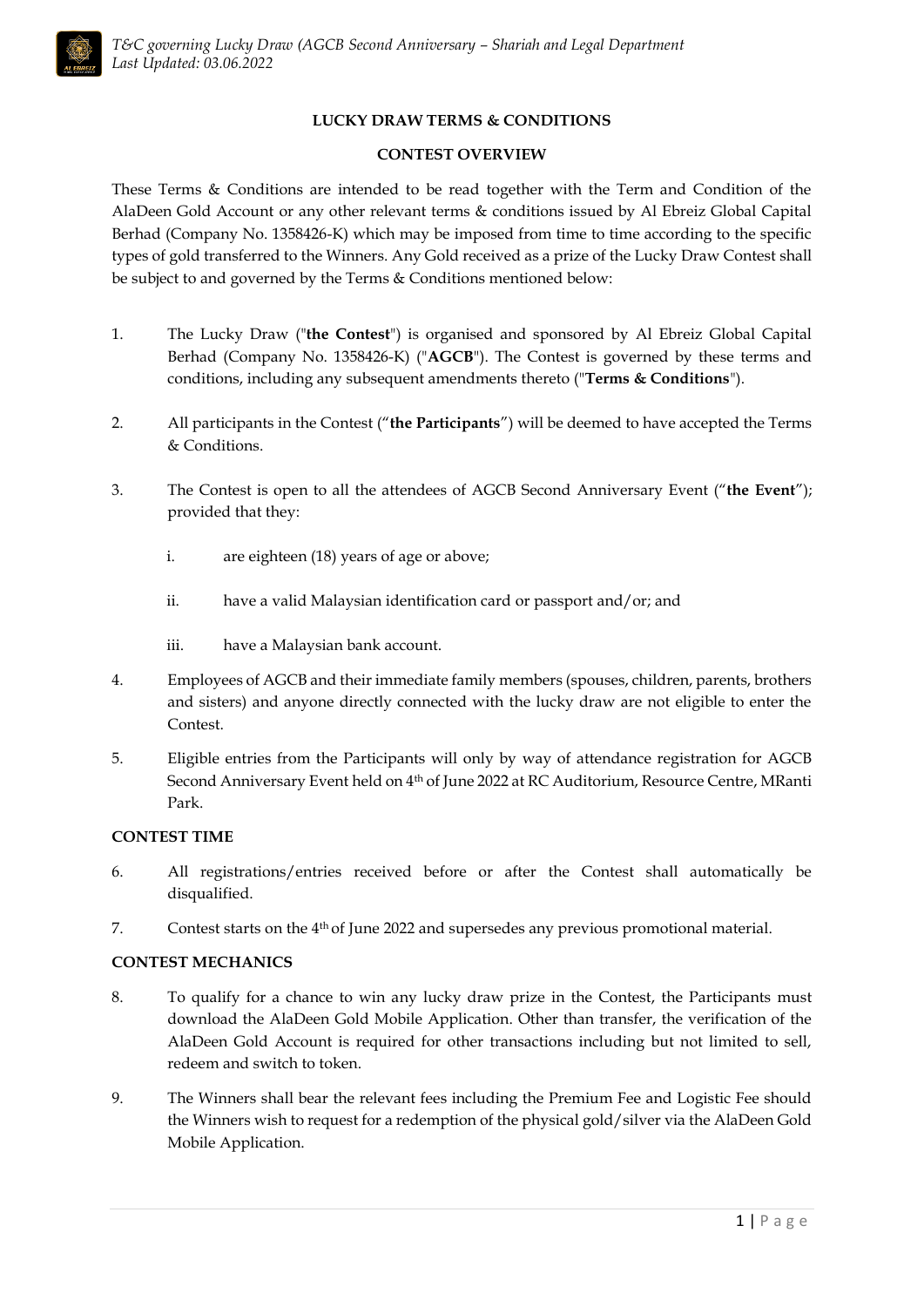

- 10. Winners shall be selected at random, either by hand or by other means and methods (which may be manual or computerized) as AGCB may determine in its sole and absolute discretion.
- 11. Winners will be notified by Master of Ceremony of the Event by an announcement during the Event on 4th June 2022.
- 12. Once selected as the Winner, the Winners Lucky Draw Voucher Numbers will be announced for three (3) times by the Master of Ceremony of the Event.
- 13. Failure of the respective Winners to present on the stage during the announcement shall disqualify the winning.
- 14. With reference to Item 12, AGCB reserves the right to replace the Winners, at its absolute discretion.

# **PRIZES**

15. The prizes for the contest are as follows:

| <b>TOTAL</b>                        | RM 7,290.00                                          |
|-------------------------------------|------------------------------------------------------|
|                                     | the AlaDeen Gold Mobile Application.                 |
|                                     | winners' AlaDeen Gold account by way of Transfer via |
| $4 \times$ First Level (1g of Gold) | RM1,080.00 worth in Gold deposited to each of the    |
|                                     | the AlaDeen Gold Mobile Application.                 |
|                                     | winners' AlaDeen Gold account by way of Transfer via |
| 4 x Second Level (2g of Gold)       | RM2,160.00 worth in Gold deposited to each of the    |
|                                     | the AlaDeen Gold Mobile Application.                 |
|                                     | winners' AlaDeen Gold account by way of Transfer via |
| 3 x Third Level (5g of Gold)        | RM4,050.00 worth in Gold deposited to each of the    |

- 16. The Gold means a digitized gold bars available at the AlaDeen Gold Mobile Application. The Participants may request for redemption of the physical gold subject to the terms of AlaDeen Gold Terms and Conditions.
- 17. The amount of Gold will be calculated at the buy price as of  $3<sup>rd</sup>$  of July 2017 at 11:30pm -11:59pm.
- 18. AGCB reserves the right to substitute the prizes for other prizes without prior notice, at its absolute discretion.
- 19. All Participants in the Contest expressly consent to public disclosure of their names, photos and particulars for publicity purposes connected to the Contest. Winners of the Contest also consent to cooperate and participate in any publicity activities that may be organised by AGCB.

# **DISCLAIMER AND INDEMINITY**

- 20. The Participants understand and agree that their participation in the Contest is at their own risk and AGCB is not liable to any person whether in tort, contract, statute or otherwise for any direct, indirect, incidental or consequential damages or costs in connection with their participation in the Contest.
- 21. AGCB makes no representation or warranty whatsoever pertaining to:
	- i. the continuous, uninterrupted and error-free operation of the Contest;